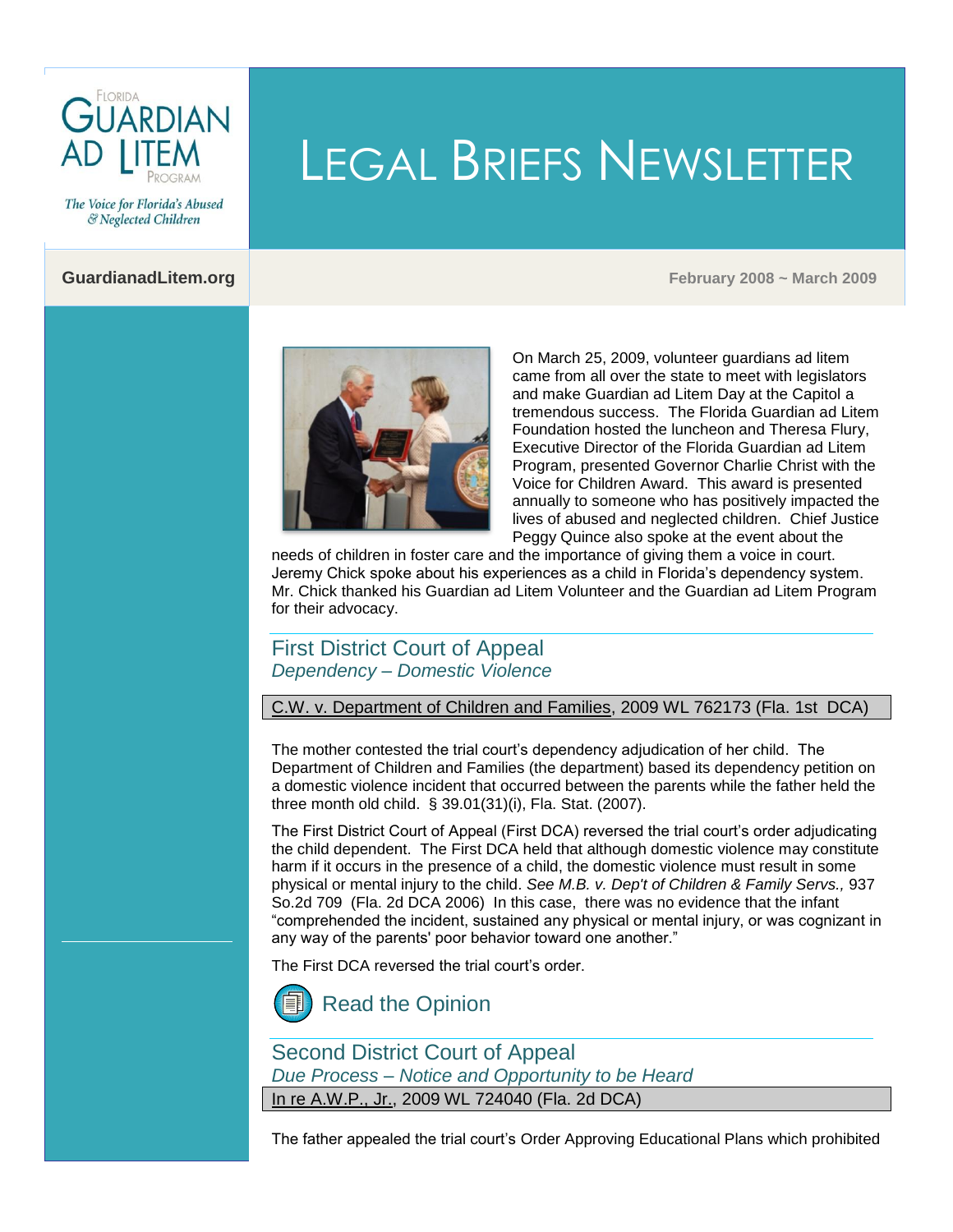the father from having any visitation with his teenage son while his son attended a military academy in Indiana. The father argued that he was denied due process as he did not receive notice nor was he given an opportunity to be heard. The father was served the day before the trial court heard the motion. In addition, the father and the department agree that the trial court did not address the father's right to counsel a[s §](http://www.leg.state.fl.us/Statutes/index.cfm?App_mode=Display_Statute&Search_String=&URL=Ch0039/SEC013.HTM&Title=->2008->Ch0039->Section%20013#0039.013)  [39.013\(9\)\(a\), Fla. Stat.\(2008\),](http://www.leg.state.fl.us/Statutes/index.cfm?App_mode=Display_Statute&Search_String=&URL=Ch0039/SEC013.HTM&Title=->2008->Ch0039->Section%20013#0039.013) requires.

Doughtery (the child's co-custodian who filed the Motion for Order Approving Educational Plans) argued that because the father had previously been limited to supervised visitation "by Hillsborough Kids, Inc. (HKI), and because HKI does not operate outside Hillsborough County, the order prohibiting any visitation in Indiana does not modify his rights." The Second District Court of Appeal (Second DCA) did not agree.

The Second DCA held that "the father was entitled to notice and an opportunity to be heard on Dougherty's motion that specifically requested "[t]hat the father be denied visitation with the child while the child resides at [the military academy], where the father is outside the supervision of this Court."

The Second DCA quashed the Order Approving Educational Plans, as the father was denied due process.



#### *Substantial Compliance with Case Plan* In re G.C., 2009 WL 454580 (Fla. 2d DCA)

The parents appealed the trial court's order terminating their parental rights. The Department of Children and Family Services (the department) based the termination of parental rights on the parent's failure to substantially comply with their case plans under §§ 39.806(1)(c) and (e), Fla. Stat. (2007).

The trial court "ruled that termination was not appropriate unde[r § 39.806\(1\)\(c\) b](http://www.leg.state.fl.us/Statutes/index.cfm?App_mode=Display_Statute&Search_String=&URL=Ch0039/SEC806.HTM&Title=->2008->Ch0039->Section%20806#0039.806)ecause the department had not proven by clear and convincing evidence that the parents' continuing involvement in the children's lives posed a risk to the children despite the provision of services. In particular, the court noted that it could not determine whether any provision of services would be futile."

The trial court based the termination on [§39.806\(e\), h](http://www.leg.state.fl.us/Statutes/index.cfm?App_mode=Display_Statute&Search_String=&URL=Ch0039/SEC806.HTM&Title=->2008->Ch0039->Section%20806#0039.806)olding that the parents had failed to substantially comply with their case plans, as defined in  $\S$  39.01(71). The parents had not "ameliorated the problems which caused the case to be filed." The trial court stated that the "children were removed from the parents' care because the parents could not provide supervision and care since the Father lacked appropriate housing and the Mother had been arrested and evicted." However, even though the trial court found that there was stable housing and the parents could financially support the children, they found the parents were not in substantial compliance of their case plans because "(1) they had not eliminated household violence, (2) the Mother had not completed her mental health tasks, and (3) the Mother had not completed her anger management tasks."

The Second District Court of Appeal (Second DCA) reversed the trial court's order terminating parental rights. "Substantial compliance means that *the circumstances which caused the creation of the case plan* have been significantly remedied to the extent that the well-being and safety of the child will not be endangered upon the child's remaining with or being returned to the child's parent.[" § 39.01\(71\) \(emphasis added\);](http://www.leg.state.fl.us/Statutes/index.cfm?App_mode=Display_Statute&Search_String=&URL=Ch0039/SEC01.HTM&Title=->2008->Ch0039->Section%2001#0039.01) *E.R. v. Dep't of Children Family Servs.,* 937 So.2d 1196, 1198 (Fla. 3d DCA 2006)." The mother's case plan was created because of lack of housing and inadequate supervision, while the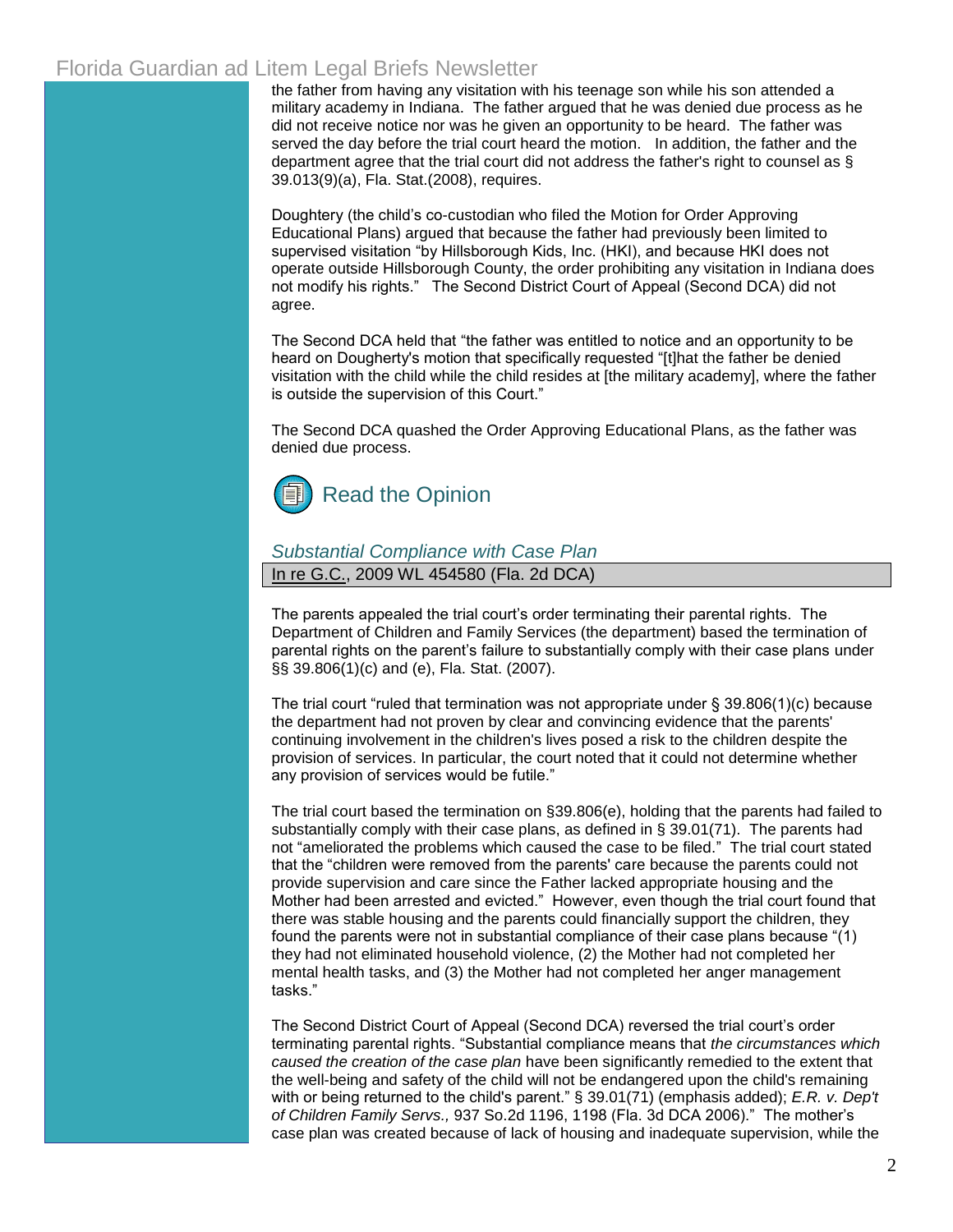father's case plan was based on lack of housing. The trial court "found that the parents had stable housing, the Mother was applying for disability benefits due to her asthma, and the Father worked regularly, earning between \$2000 to \$6000 monthly. The parents finished a parenting class and visited as often as possible with the children. Above all, there was no indication that domestic violence caused any harm to the children because the children were not present when the alleged incidents occurred. *See* [§ 39.01\(31\)\(i\)."](http://www.leg.state.fl.us/Statutes/index.cfm?App_mode=Display_Statute&Search_String=&URL=Ch0039/SEC01.HTM&Title=->2008->Ch0039->Section%2001#0039.01)

The Second DCA also could not affirm termination under  $\S$  39.806(1)(c) for two reasons. First, the department's only allegation of harm was that the dependency forced the children to live without them in foster care. Any harm to the children was as a result of the department's placement of the children into a particular foster home and cannot be the basis for termination under [§ 39.806\(1\)\(c\).](http://www.leg.state.fl.us/Statutes/index.cfm?App_mode=Display_Statute&Search_String=&URL=Ch0039/SEC806.HTM&Title=->2008->Ch0039->Section%20806#0039.806) Second, the department did not prove provision of services would be futile. For these reasons, the Second DCA upheld the trial court's decision not to terminate parental rights under [§ 39.806\(1\)\(c\).](http://www.leg.state.fl.us/Statutes/index.cfm?App_mode=Display_Statute&Search_String=&URL=Ch0039/SEC806.HTM&Title=->2008->Ch0039->Section%20806#0039.806)

The Second DCA reversed the trial court's order terminating parental rights.



## Third District Court of Appeal *Termination of Parental Rights – Case Plan Compliance* K.G. v. Department of Children and Families, 2009 WL 763609 (Fla. 3d DCA)

The mother appealed the trial court's order terminating her parental rights. The Department of Children and Families based its termination petition on [§ 39.806\(1\)\(e\)1,](http://www.leg.state.fl.us/Statutes/index.cfm?App_mode=Display_Statute&Search_String=&URL=Ch0039/SEC806.HTM&Title=->2008->Ch0039->Section%20806#0039.806)  [Fla. Stat.\(2007\).](http://www.leg.state.fl.us/Statutes/index.cfm?App_mode=Display_Statute&Search_String=&URL=Ch0039/SEC806.HTM&Title=->2008->Ch0039->Section%20806#0039.806) The mother had been offered three case plans and had failed to comply with any of them leading "her children to languish in the system for more than two years."

The Third District Court of Appeal upheld the trial court's order terminating the mother's parental rights.



## Fourth District Court of Appeal

*Evidence – Business Records Exception; Telephonic Testimony*

#### M.S. v. Department of Children and Families, 2009 WL 838285 (Fla. 4th DCA)

The father appealed the trial court's order adjudicating his daughter dependent. The father argued that the trial court erred in allowing Maryland (the state from which the family had recently moved) child welfare records to be admitted into evidence as business records. The father also argued that the trial court erred in allowing a Maryland caseworker to testify telephonically without consent of all the parties. The Fourth District Court of Appeal (Fourth DCA) agreed with the father and reversed the trial court's dependency adjudication.

For the business records exception to apply to the Maryland child welfare records, it must be shown that the record was:

- 1. made at or near the time of the event recorded;
- 2. by or from information transmitted by a person with knowledge;
- 3. kept in the course of a regularly conducted business activity; and
- 4. that it was the regular practice of that business to make such a record.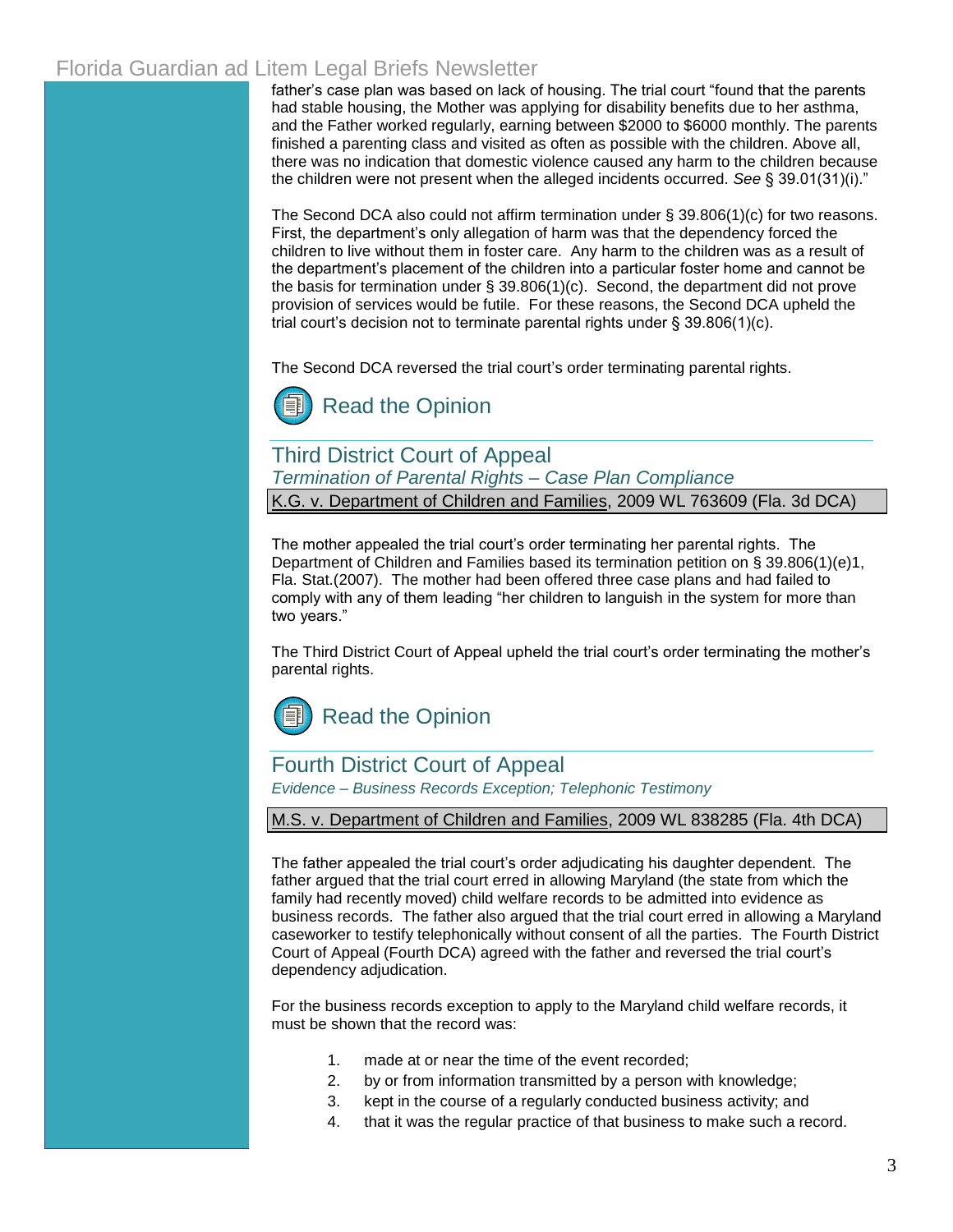*See Quinn v. State,* 662 So.2d 947, 953 (Fla. 5th DCA 1995); [§ 90.803\(6\)\(a\), Fla. Stat.](http://www.leg.state.fl.us/Statutes/index.cfm?App_mode=Display_Statute&Search_String=&URL=Ch0090/SEC803.HTM&Title=->2002->Ch0090->Section%20803#0090.803)  [\(2002\).](http://www.leg.state.fl.us/Statutes/index.cfm?App_mode=Display_Statute&Search_String=&URL=Ch0090/SEC803.HTM&Title=->2002->Ch0090->Section%20803#0090.803)

The records in this case consisted mostly of inadmissible hearsay statements from unknown persons in Maryland. The court erred in admitting them as a business record.

The Fourth DCA also held that the trial court erred in allowing telephonic testimony over the objection of the father. Pursuant to [Florida Rule of Judicial Administration](http://www.floridabar.org/TFB/TFBResources.nsf/Attachments/F854D695BA7136B085257316005E7DE7/$FILE/Judicial.pdf?OpenElement)  [2.530\(d\)\(1\), "\[](http://www.floridabar.org/TFB/TFBResources.nsf/Attachments/F854D695BA7136B085257316005E7DE7/$FILE/Judicial.pdf?OpenElement)a] county or circuit court judge may, *if all the parties consent*, allow testimony to be taken through communication equipment." The father did not consent to the telephonic testimony therefore it was inadmissible.

The Fourth DCA reversed the trial court's dependency adjudication.



*To learn more about evidentiary issues, be sure to review the Guardian ad Litem Program audio training entitled [EVIDENCE ISSUES INVOLVING JUVENILES IN](http://www.guardianadlitem.org/ConferencesandTrainingArchive2006.asp)  [FLORIDA, Charles W. Ehrhardt, Ladd Professor of Evidence, Florida State University](http://www.guardianadlitem.org/ConferencesandTrainingArchive2006.asp)  College of Law available on the Florida Guardian ad Litem Program website at [GuardianadLitem.org.](http://www.guardianadlitem.org/index.asp)*

*Surrender and Consent to Termination of Parental Rights* T.G. v. Department of Children and Families, 2009 WL 690998 (Fla. 4th DCA)

The mother appealed the trial court's order denying her motion to withdraw her surrender and consent to the termination of her parental rights. She argues that her consent was the product of fraud and duress.

The mother executed a surrender and consent to the termination of her parental rights in open court. The trial court "engaged in a thorough colloquy with the mother. The mother confirmed that she understood that the surrender was permanent and that her parental rights to the child would be terminated forever. When asked if anyone promised her anything or threatened her to get her to surrender her rights, she responded, "No, I was willing." She believed that the surrender was in the child's best interests."

The Fourth District Court of Appeal (Fourth DCA) held that the consent was not made under duress. Duress is defined as a "condition of mind produced by an improper external pressure or influence that practically destroys the free agency of a party and causes him to do and act or make a contract not of his own volition. *Herald v. Hardin,* 95 Fla. 889, 116 So. 863, 864 (1928)." In order to prove duress "it must be shown (a) that the act sought to be set aside was effected involuntarily and thus not as an exercise of free choice or will and (b) that this condition of mind was caused by some improper and coercive conduct of the opposite side." *City of Miami v. Kory,* 394 So.2d 494 (Fla. 3d DCA 1981)."

The Fourth DCA held that the mother's responses to the court's questions and her unique inquiries to the court demonstrate the voluntariness of her consent and the absence of fraud and duress.

The Fourth DCA upheld the trial court's order.

[Read the Opinion](http://www.4dca.org/opinions/Mar2009/03-18-09/4D08-4928.op.pdf)

*Termination of Parental Rights - Consent, Failure to Appear*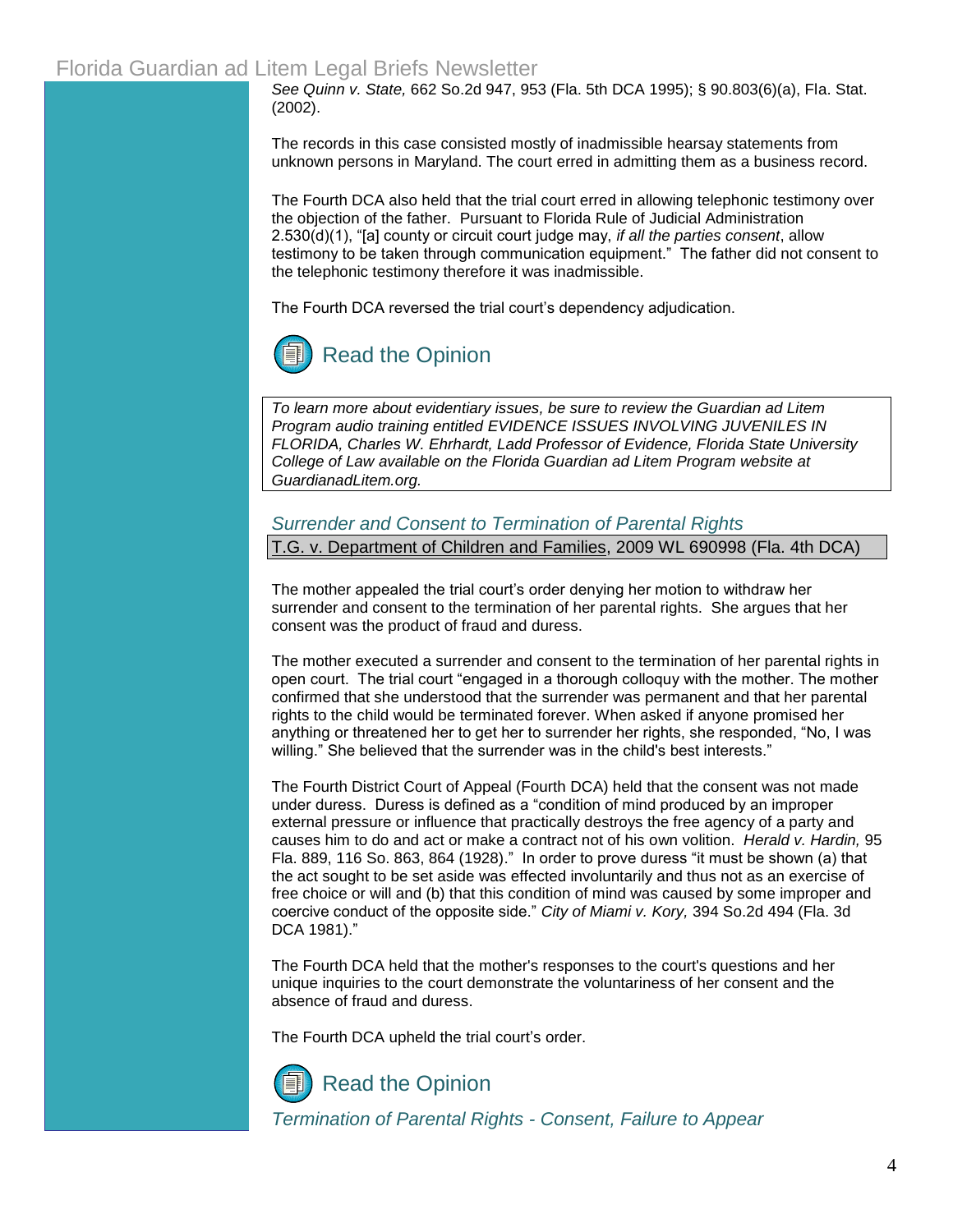### J.M. v. Department of Children and Families, 2009 WL 529558 (Fla. 4th DCA)

The mother appealed the trial court's termination of her parental rights arguing that the trial court erred in entering a consent to termination after she failed to appear at the initial hearing and that the Department of Children and Families (the department) failed to present clear and convincing evidence of the statutory grounds for termination, nor did it prove that termination was in the manifest best interests of the child.

"During the first two hearings, the court admonished the mother to appear at the next scheduled hearing date or suffer a consent to the petition. However, at the last hearing the court continued the adjudicatory hearing but failed to advise the mother that she must personally appear at the reset date." When the mother failed to appear, the trial court entered a consent to the petition. The mother participated fully in the following five hearing dates. The Fourth District Court of Appeal (Fourth DCA) concluded that because the trial court did not order the mother to personally appear for the date on which the adjudicatory hearing began, the trial court should not have entered a consent to the petition.

However, the Fourth DCA upheld the termination as the mother fully participated in the proceedings, her attorney cross-examined witnesses and called witnesses, and the trial court did not rely on the consent in reaching its termination determination.



# Fifth District Court of Appeal

*Second Dependency Adjudication; Case Plan*

P.S. v. Department of Children and Families, 2009 WL 482280 (Fla. 5th DCA)

The father appealed the trial court's order adjudicating his two children dependent and the requirement that the father complete a case plan. The trial court entered its dependency order based on hazardous conditions and physical abuse of the children while residing with their mother and her husband. Approximately six months later the trial court entered a second dependency order based on the ground that the children were at risk of prospective neglect from their father.

The Fifth District Court of Appeal (Fifth DCA) held that it was improper for the trial court to enter a second dependency adjudication. [§ 39.507\(7\)\(a\), Fla. Stat. \(2008\).](http://www.leg.state.fl.us/Statutes/index.cfm?App_mode=Display_Statute&Search_String=&URL=Ch0039/SEC507.HTM&Title=->2007->Ch0039->Section%20507#0039.507) "As long as a court maintains jurisdiction over a dependency case, only one order adjudicating a child dependent is to be entered in that case." A second dependency adjudication is prohibited and the trial court must still hold an evidentiary hearing to determine if the father abused, abandoned, or neglected the children. [§39.507\(7\)\(b\).](http://www.leg.state.fl.us/Statutes/index.cfm?App_mode=Display_Statute&Search_String=&URL=Ch0039/SEC507.HTM&Title=->2007->Ch0039->Section%20507#0039.507)

The Fifth DCA also held that the trial court could require the father to complete a case plan[. Section 39.521\(1\)\(b\)\(1\) s](http://www.leg.state.fl.us/Statutes/index.cfm?App_mode=Display_Statute&Search_String=&URL=Ch0039/SEC521.HTM&Title=->2007->Ch0039->Section%20521#0039.521)pecifically provides that when a child is adjudicated dependent, the court has the power to require a parent (or legal custodian) to participate in treatment and services identified as necessary.

*Termination of Parental Rights*

J*.*Y*.* v. Department of Children and Families, 2009 WL 790138 (Fla. 5th DCA)

The mother appealed the trial court's order terminating her parental rights under §§ [39.806\(1\)\(c\) and \(1\)\(e\), Fla. Stat. \(2007\).](http://www.leg.state.fl.us/Statutes/index.cfm?App_mode=Display_Statute&Search_String=&URL=Ch0039/SEC806.HTM&Title=->2008->Ch0039->Section%20806#0039.806) In order to terminate parental rights under  $§39.806(1)(c)$ , the trial court must find:

1. the child's life, safety, or health would be threatened by the continued